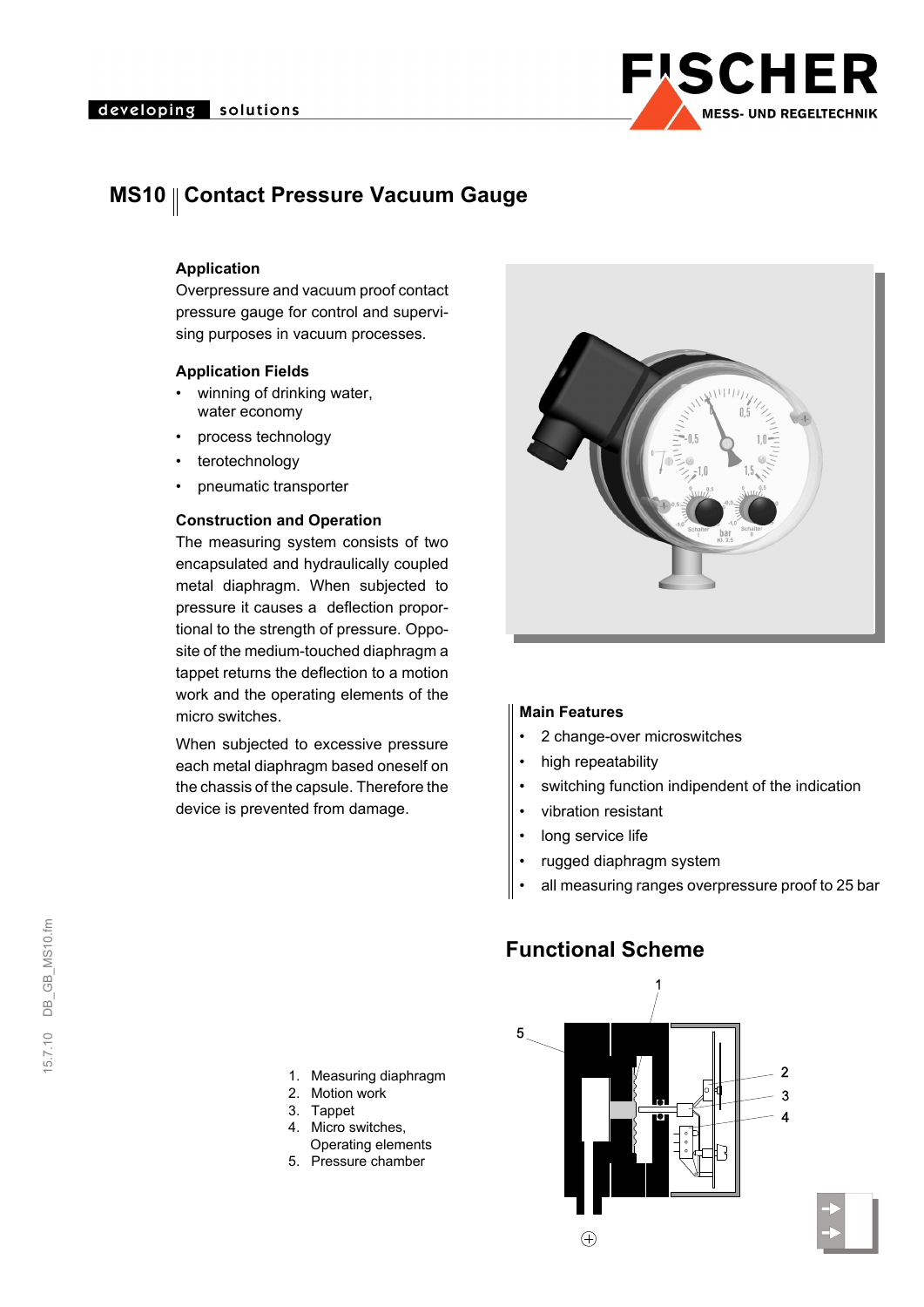

# **Specifications**

| <b>General</b>                |                                                                                 |  |  |  |  |  |  |  |  |  |
|-------------------------------|---------------------------------------------------------------------------------|--|--|--|--|--|--|--|--|--|
| Measuring range               | (s. Ordering Code)                                                              |  |  |  |  |  |  |  |  |  |
| Nominal pressure              | 25 bar                                                                          |  |  |  |  |  |  |  |  |  |
| Max. pressure                 | overpressure proof to nominal pressure (all measuring ranges),                  |  |  |  |  |  |  |  |  |  |
|                               | vacuum proof up to fine vacuum 10 <sup>-2</sup> mbar                            |  |  |  |  |  |  |  |  |  |
| Leakage rate                  | $\leq 10^{-7}$ Pa $\cdot$ m <sup>3</sup> /s                                     |  |  |  |  |  |  |  |  |  |
|                               | $\leq 10^{-6}$ mbar $\cdot$ I/s                                                 |  |  |  |  |  |  |  |  |  |
| Perm. ambient temperature     | $-10$ $+70^{\circ}$ C                                                           |  |  |  |  |  |  |  |  |  |
| Perm. media temperature       | $70^{\circ}$ C                                                                  |  |  |  |  |  |  |  |  |  |
| Degree of protection          | IP54 per DIN EN 60529                                                           |  |  |  |  |  |  |  |  |  |
| Mounting position             | vertical, pressure port downward                                                |  |  |  |  |  |  |  |  |  |
| Accuracy                      | $± 2.5%$ FS                                                                     |  |  |  |  |  |  |  |  |  |
| Adjustment of zero point      | located in the dial                                                             |  |  |  |  |  |  |  |  |  |
|                               |                                                                                 |  |  |  |  |  |  |  |  |  |
| <b>Switching Points</b>       |                                                                                 |  |  |  |  |  |  |  |  |  |
| Output contacts               | 1 or 2 micro switches, 1-pole changing contacts                                 |  |  |  |  |  |  |  |  |  |
| Setting of switching points   | adjustable by reference value scale<br>smallest adjustable value: approx. 5% FS |  |  |  |  |  |  |  |  |  |
| Switching hysteresis          | approx. 2.5% FS                                                                 |  |  |  |  |  |  |  |  |  |
| Load / contact                | $U \sim$ max. = 250 V AC, I max. = 5 A,<br>P max. = 250 VA                      |  |  |  |  |  |  |  |  |  |
|                               | $U = max. = 30 V DC,$ $Imax. = 0,4 A,$<br>$P$ max. = 10 W                       |  |  |  |  |  |  |  |  |  |
| <b>Connections</b>            |                                                                                 |  |  |  |  |  |  |  |  |  |
| <b>Electrical Connection</b>  | cable terminal box                                                              |  |  |  |  |  |  |  |  |  |
| <b>Pressure Connection</b>    | KF10 small flange pipe connection DIN 28403 and ISO 2861                        |  |  |  |  |  |  |  |  |  |
|                               |                                                                                 |  |  |  |  |  |  |  |  |  |
| <b>Measuring System</b>       | metal diaphragm measuring system, welded                                        |  |  |  |  |  |  |  |  |  |
|                               |                                                                                 |  |  |  |  |  |  |  |  |  |
| <b>Materials</b>              |                                                                                 |  |  |  |  |  |  |  |  |  |
| Pressure chamber              | stainless steel 1.4404                                                          |  |  |  |  |  |  |  |  |  |
| Measuring diaphragm           | 1.4571, Duratherm <sup>®</sup>                                                  |  |  |  |  |  |  |  |  |  |
| Materials, wetted inner parts | stainless steel 1.4404, 1.4571                                                  |  |  |  |  |  |  |  |  |  |
| Materials, housing            | aluminium, eloxadized in black                                                  |  |  |  |  |  |  |  |  |  |
| Materials, front cover        | macrolon                                                                        |  |  |  |  |  |  |  |  |  |
| Weight                        | $2,6$ kg                                                                        |  |  |  |  |  |  |  |  |  |
|                               |                                                                                 |  |  |  |  |  |  |  |  |  |
| <b>Mounting</b>               | pipe mounting by KF10 small flange pipe connection per DIN 28403 / ISO 2861     |  |  |  |  |  |  |  |  |  |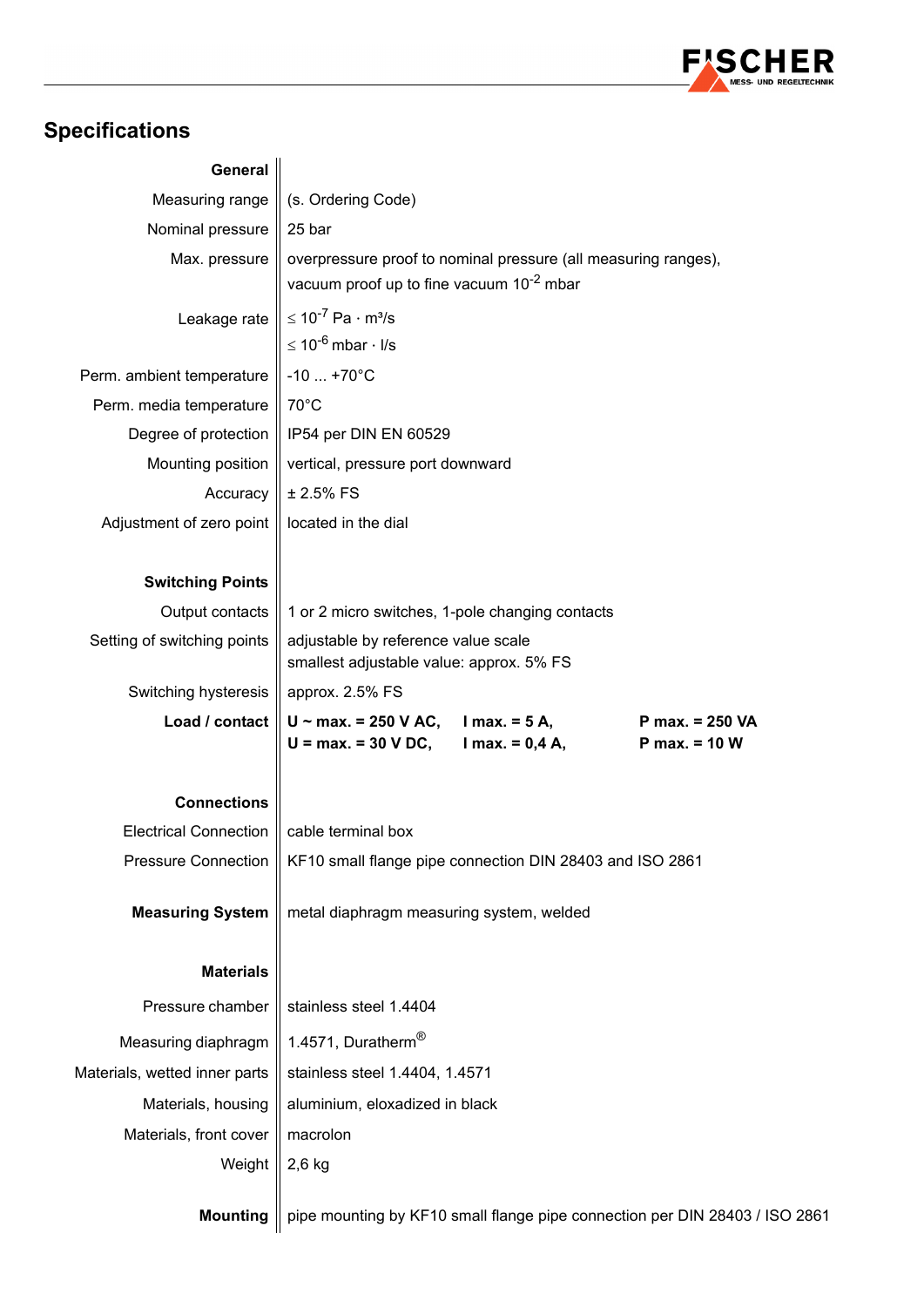



### **Dimensions** (all units in mm unless stated otherwise)

### **Wiring**

device depressurized and dead